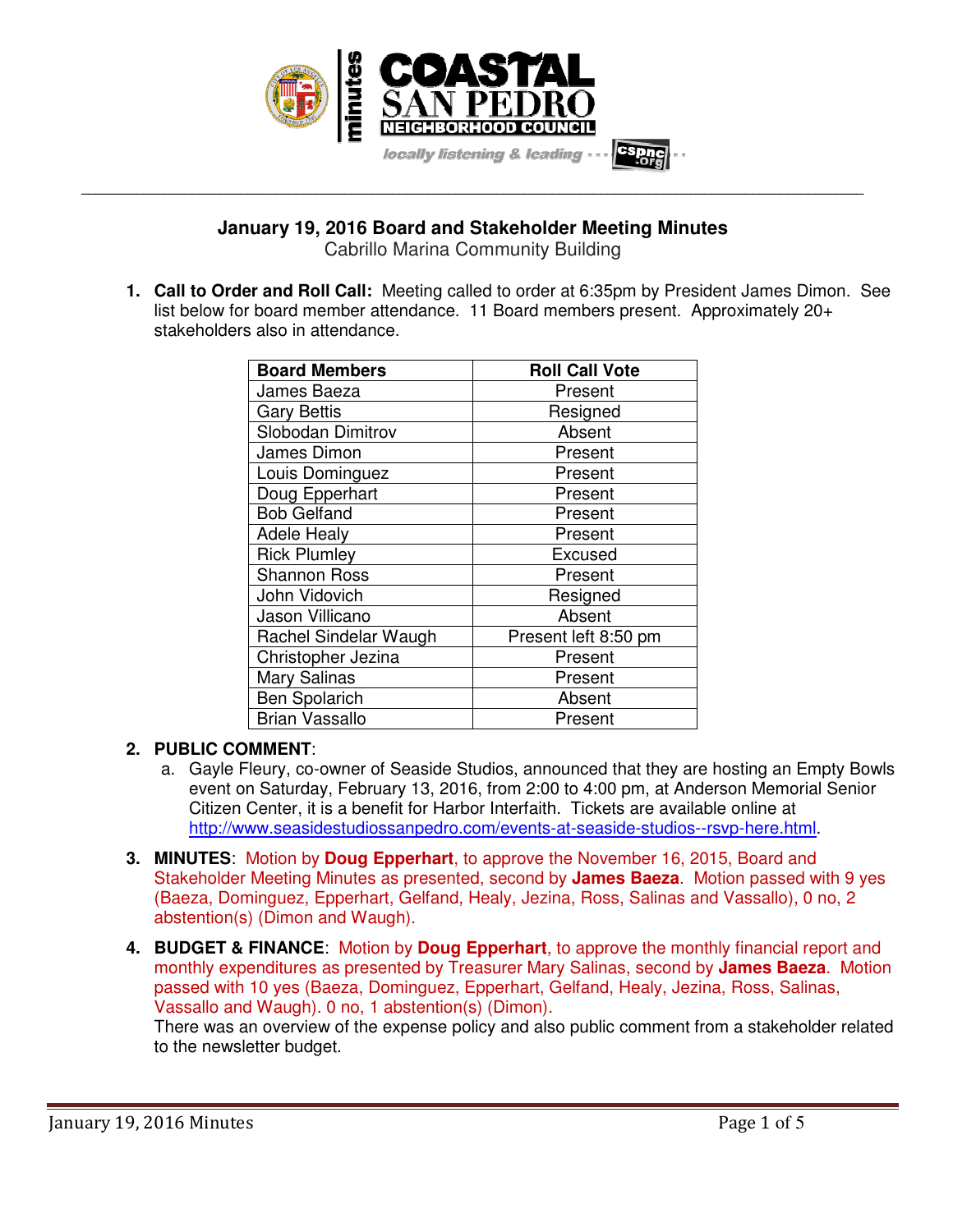- **5. LAPD REPORT**: Senior Lead Officer Eve Wight's report included the following:
	- a. In January there was a huge spike in burglaries/thefts from motor vehicles in South Shores. About half of the vehicles were unlocked. Crime is up overall in San Pedro.
	- b. LAPD is on Facebook, Next Door, has a twitter feed and an LAPD website. They have a Community Police Advisory Board meeting with the public on the third Thursday of the month at 6:30 pm at Harbor Division.
	- c. Some of the concerns of Board members and Stakeholders were as follows:
		- i. The number of officers assigned to Harbor Division, both patrol and detectives, and how can the community help get more officers.
		- ii. The types of proactive programs LAPD has to prevent crime, not just react to it.
		- iii. Problems with homeless people in the community.
		- iv. Installation of surveillance cameras in local parks.
		- v. Traffic enforcement around Point Fermin Elementary.

# **REPORTS FROM GOVERNMENT AGENCYREPRESENTATIVES**

- **6. Congresswoman Janice Hahn**: German Castilla, Field Deputy, reported on the following:
	- a. Legislative update, the omnibus legislation included Congresswoman Hahn's provision to better secure our ports from cyber-attacks as well as a boost in funding for our ports out of the Harbor Maintenance Trust Fund.
	- b. With the coming El Nino storms, Congresswoman Hahn wrote a letter to the head of the Army Corps of Engineers, Jo Ellen Darcy, to immediately make funds available for repairs to the breakwater.
	- c. Last Wednesday Congresswoman Hahn offered an amendment in the small business contracting legislation to close a loophole in existing law that has prevented small businesses from fairly competing for a type of federal contract called task-order contracts.
	- d. She will be having her annual Senior Briefing event the first week of May.
	- e. May 14, 2016 is the annual Congressional Art Contest at Crafted. It is open to all high school students in the 44<sup>th</sup> District.
- **7. Assembly Member Patrick O'Donnell**. Sarah Patterson, San Pedro Field Representative, reported:
	- a. Introduced herself as a new field representative for the Assembly Member.
	- b. They have moved their Long Beach office and will also have a new phone number.
	- c. The Assembly Member's staff can assist people with state issues from Covered California to the DMV.
- **8. LAUSD**: Board Member Dr. Vladovic's Director of Communications, John Larson reported:
	- a. He was asked by the Councilman's Field Deputy, Ryan Ferguson to remind everyone that on Thursday, February 4, 2016, at the Warner Grand, from 6:00 to 8:00 pm, Councilman Buscaino is sponsoring the Los Angeles Forum on Crime.
	- b. Related to a comment about traffic enforcement around schools. People can contact the school principal and Local District South for assistance with this issue.
	- c. Last week the Board discussed the issue of the start date for the 2016, 2017, and 2018 school years. They only finalized the 2016-2017 start date of August 16, 2016. They postponed finalizing the 2017-2018 and 2018-2019 calendars for more community and staff input.
- **9. PRESENTATION by Christopher Downing, LAUSD District South Superintendent,** regarding keeping the Christiansen Science Center open for the 2016-17 school year.
	- a. It costs approximately \$400,000 annually to run the center. He commented that LAUSD is facing a deficit for the upcoming fiscal year budget and declining use. Accordingly, it is very likely that the center will be closed.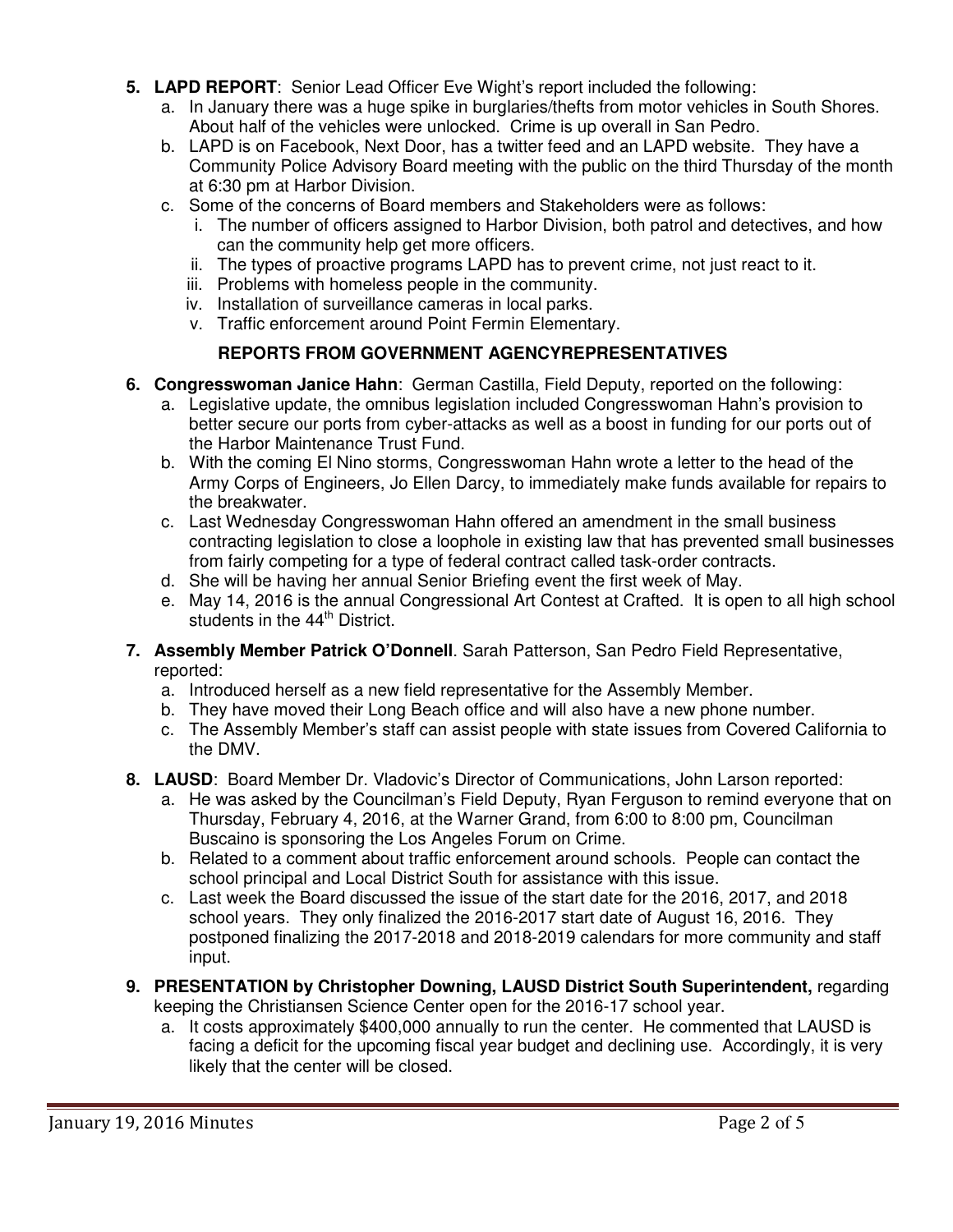- b. The animals at the center were all relocated to other facilities for proper care. Some to New Life Animal Sanctuary in Lake Elsinore, and some to Carson and Narbonne High Schools.
- c. President Dimon asked what can the community do to support and keep the center?. Mr. Downing responded that as the budget process gets closer he would come back to give an update on the situation. He is willing to include members of Coastal San Pedro Neighborhood Council in meetings for possible ideas for the site.
- d. Some of the concerns expressed by Board Members and Stakeholders were as follows:
	- i. Loss of the community gardens as well as the science center.
	- ii. Questioning the reality of the budget shortage.
	- iii. Questioning the cost of repurposing the site as well as what other uses are being considered.
	- iv. Could actual data for the attendance and use of the Center be provided?

#### **10. PRESENTATION, Michael McLean, Los Angeles United Against the "Housing Moratorium Initiative"**

- a. This is a ballot initiative that is being proposed for the November 2016 ballot.
- b. McLean was representing a group called Communities United for Jobs and Housing.
- c. The group is opposed to the initiative that at its heart proposes a two-year moratorium on any development that requires an amendment to the general plan.
- d. Accordingly, any currently slated development that has not already received an amendment to the general plan will be halted as well as all future proposed development for two years.
- e. It would cost a lot of jobs and impact a wide range of community issues.
- f. The initiative is being proposed and funded by the AIDS Healthcare Foundation. It has been approved by the City Attorney and the City Clerk's office.

#### **11. COMMITTEE QUESTION TIME**:

- a. Communications committee chair Shannon Ross commented that the t-shirts are in, they look fantastic. At its next meeting, the committee will discuss ideas for how to give out tshirts to stakeholders.
- b. President Dimon commented that he will be asking the Board to remove and replace Jason Villicano as chair of the Public Safety committee. He stated the Committee has not yet held a successful meeting.

#### **12. BOARD MEMBER COMMENTS** | to board and stakeholders for non-agendized items

a. Board member Shannon Ross commented that with the recent rise of the homeless issue in Coastal San Pedro, she wants to start an ad homeless committee, she is interested in being the chair. President Dimon thinks it should be part of public safety.

#### **13. APPOINTMENTS |** to Committees and other Committee actions

a. President Dimon moved that Brian Vassallo be appointed to the Budget and Finance committee. Approved unanimously.

#### **14. Announcement for selection**

- a. Kristina Smith, the Independent Election Administrator (IEA) for Region 12 introduced herself. She works closely with Empower LA and the City Clerk's office. As the IEA she maintains authority and responsibility for the administration of selections and elections in Region 12.
- b. Candidate registration begins on February 27, 2016. Candidate registration is done online, though it is possible to register manually. Candidates will be vetted by the City Clerk's office. There is a video on the Empower LA website explaining the responsibilities of being a neighborhood council board member.
- c. This year 35 councils will have on line voting, though not Coastal.
- d. They need volunteer poll workers.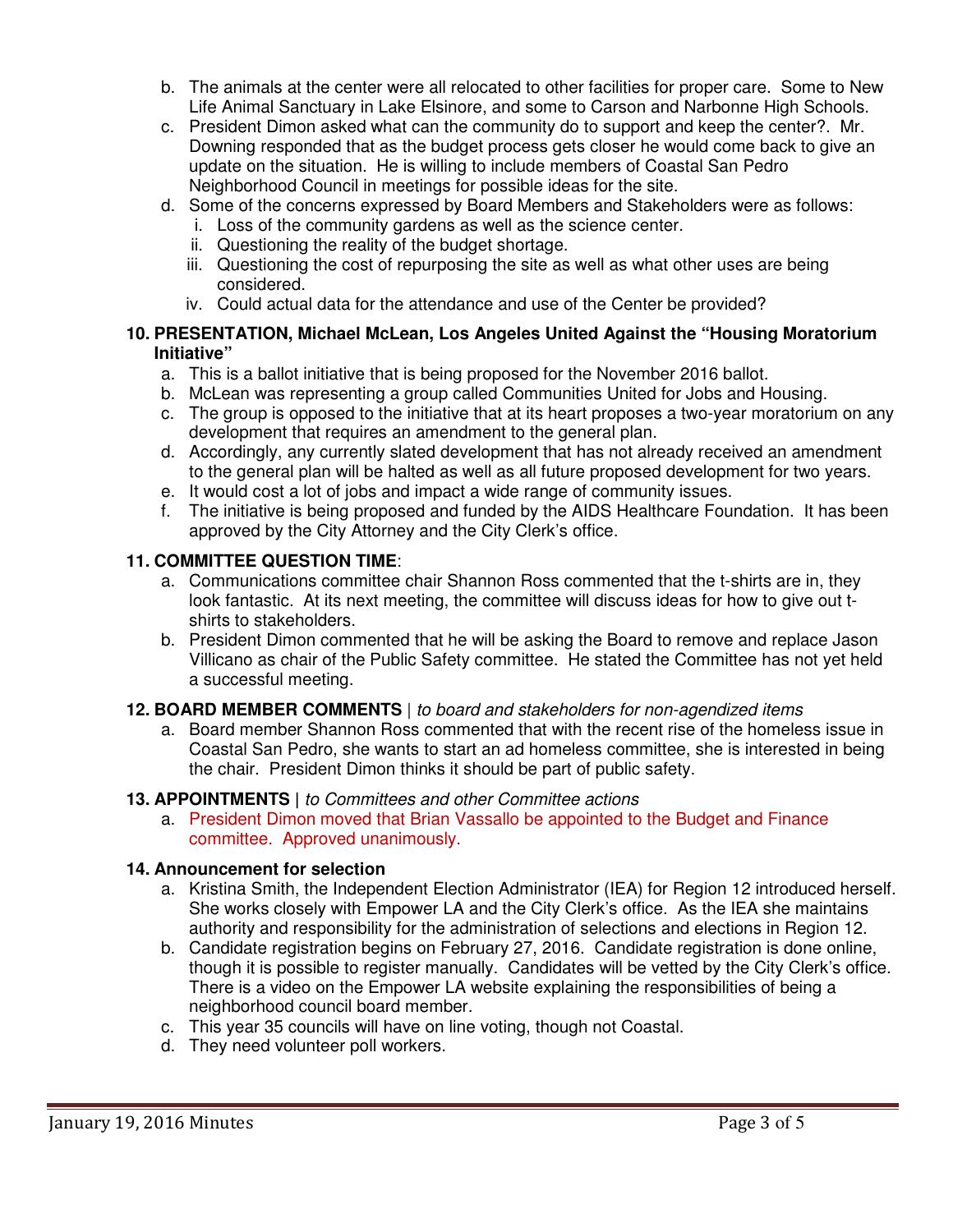- e. The chair of the Selection Committee will be Stakeholder Leslie Jones, with members Mona Sutton and Gayle Fleury. Doug Epperhart moved to appoint Leslie Jones as chair of the selection committee. Approved unanimously. Motion by President Dimon, seconded by James Baeza, to appoint Gayle Fleury to the selection committee. Approved unanimously.
- f. Motion by Louis Dominguez, seconded by Doug Epperhart, to approve holding the selection on May 21, 2016. Approved unanimously.
- g. Motion by Louis Dominguez, seconded by Shannon Ross, to approve holding the selection from 11:00 am to 3:00 pm, at the Point Fermin Park band shell, with the Cetacean Society building as a backup in case of inclement weather. Approved unanimously.

#### **15. Announcement of open board seats**

a. President Dimon announced that there are two open board seats as Gary Bettis and John Vidovich have both resigned. Motion by James Baeza, seconded by Mary Salinas, to accept the resignations of Gary Bettis and John Vidovich. Approved unanimously.

#### **16. PRESIDENTS REPORT**:

- a. President Dimon commented that he is very pleased with the first half of the term. He feels that the council has covered virtually every issue. He urged committee chairs to find out what's going on in our community and have their committees get involved and address any specific issue. He hopes that in the remaining five months of this fiscal year that the Coastal SPNC can accomplish something important.
- b. Dimon reminded the board members that they have stepped up to represent the community. That they may not always agree but should put personality issues aside for the good of the community.
- c. Dimon commented that due to unforeseen circumstances, Jason Villicano, is unable to complete his position as Public Safety Chair. Motion by **Louis Dominguez**, to remove Jason Villicano as chair of the Public Safety committee, seconded by **James Baeza**. Motion passed with 10 yes (Baeza, Dimon, Dominguez, Epperhart, Healy, Jezina, Ross, Salinas, Vassallo, and Waugh), 0 no, 1 abstention(s) (Gelfand).

## **17. ACTION ITEMS:**

#### **1. Motion from Adele Healy**

- **a.** Coastal San Pedro Neighborhood Council will hold a mid-year planning session on a date and time to be determined by the chair, with a vote from the entire board via email by February 15, 2016. Motion by **Adele Healy**, to approve holding a mid-year planning session on a date and time to be determined by the chair, with a vote from the entire board via email by February 15, 2016, second by **Brian Vassallo**. Motion passed with 10 yes (Baeza, Dimon, Dominguez, Epperhart, Gelfand, Healy, Jezina, Ross, Salinas, and Vassallo), 0 no, 0 abstention(s), 1 left meeting early (Waugh).
- **2. Budget and Finance Committee,** motion to approve revised budget.
	- **a.** Be It Resolved, the Coastal San Pedro Neighborhood Council approves the Version 3 budget with adjustments to account for previously approved expenses. Motion from committee to approve version 3 budget with adjustments to account for previously approved expenses. Motion passed with 10 yes (Baeza, Dimon, Dominguez, Epperhart, Gelfand, Healy, Jezina, Ross, Salinas, and Vassallo); 0 no, 0 abstention(s), 1 left meeting early (Waugh).